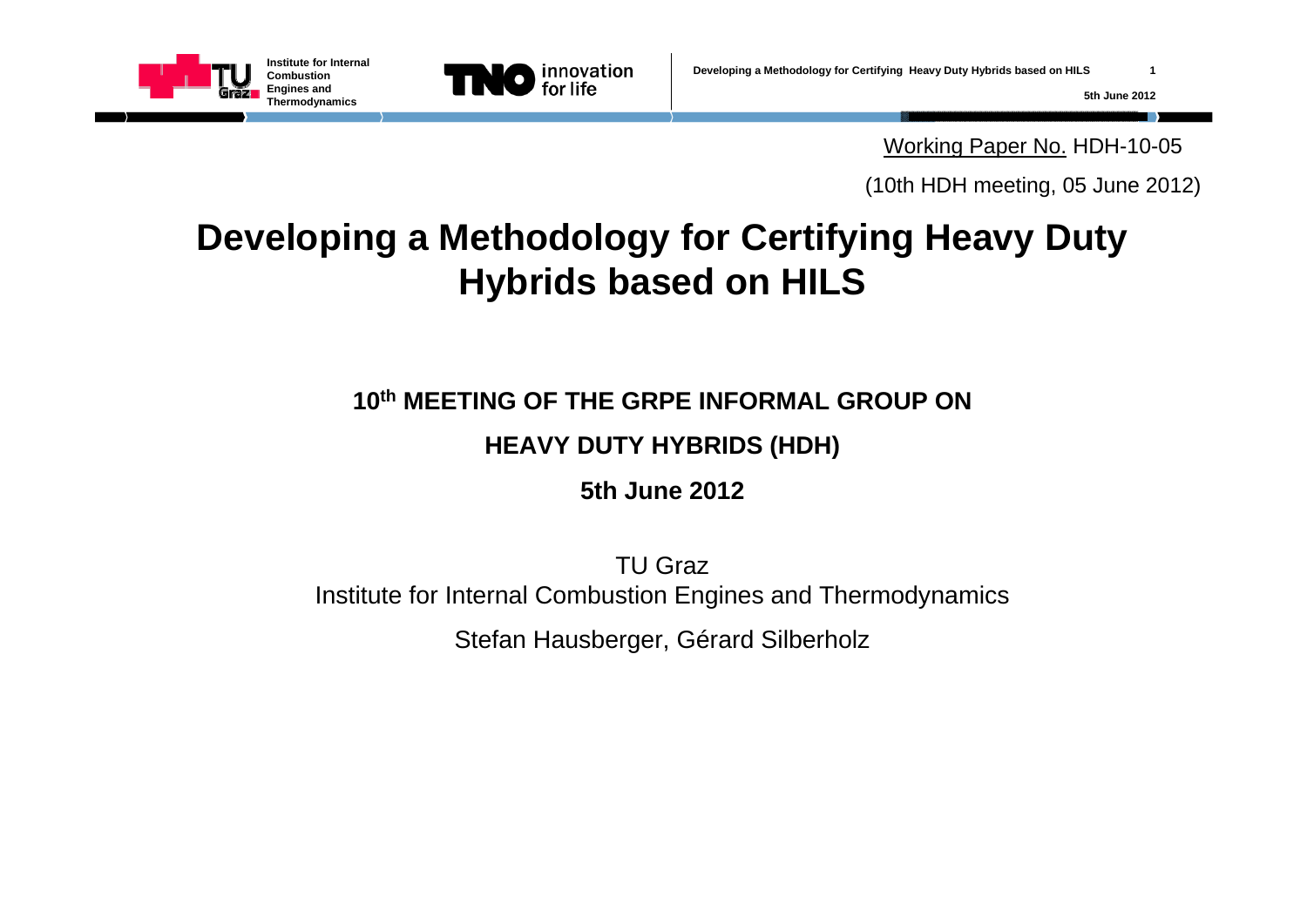



### **Content**

- **1. Overview on work done and results**
- **2. Test cycle and vehicle related parameters**
- **3. Harmonisation with CO 2 test methods**
- **4. Inclusion of PTO**
- **5. WHVC weighting factors**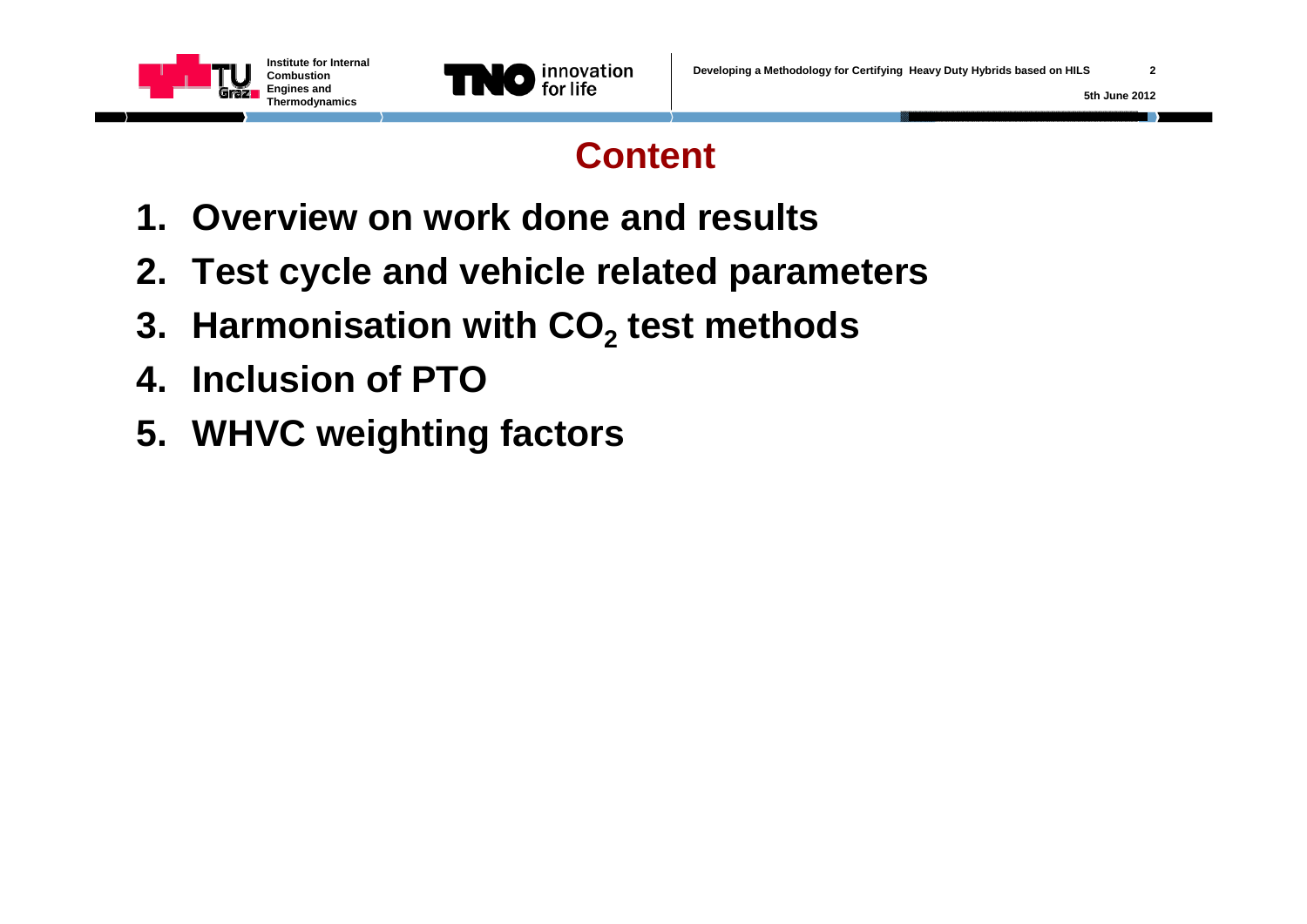



## **Overview on the work done**

**Analysis of vehicle related input data into HILS model led to:**

- **WHVC (vehicle speed) + adapted gradient course and vehicle data sets**
- **WHDHC wheel hub cycle**
- **WHDHC power pack shaft cycle**

**All cycles give in similar power course as WHTC and depend on full load curve of the power pack.**

**Analysis of options to include PTO led to:**

- **Not recommended in test cycle for regulated pollutants**
- **Could be included in test procedure for CO <sup>2</sup>-emissions from entire vehicle (similar as auxiliaries)**

**Elaboration of WHVC weighting factors led to:** 

- **Methodology applicable to all combinations of cycles and vehicles**
- **Result for city bus available. For other categories the "representative real world cycles" are not finalised from DG CLIMA project yet**
- **Recommendation for a classification scheme for HDH (as for HDV)**

**Analysis of options for harmonisation of HILS and HDV-CO 2 test procedures led to proposal which avoids parallel work and uses synergies.**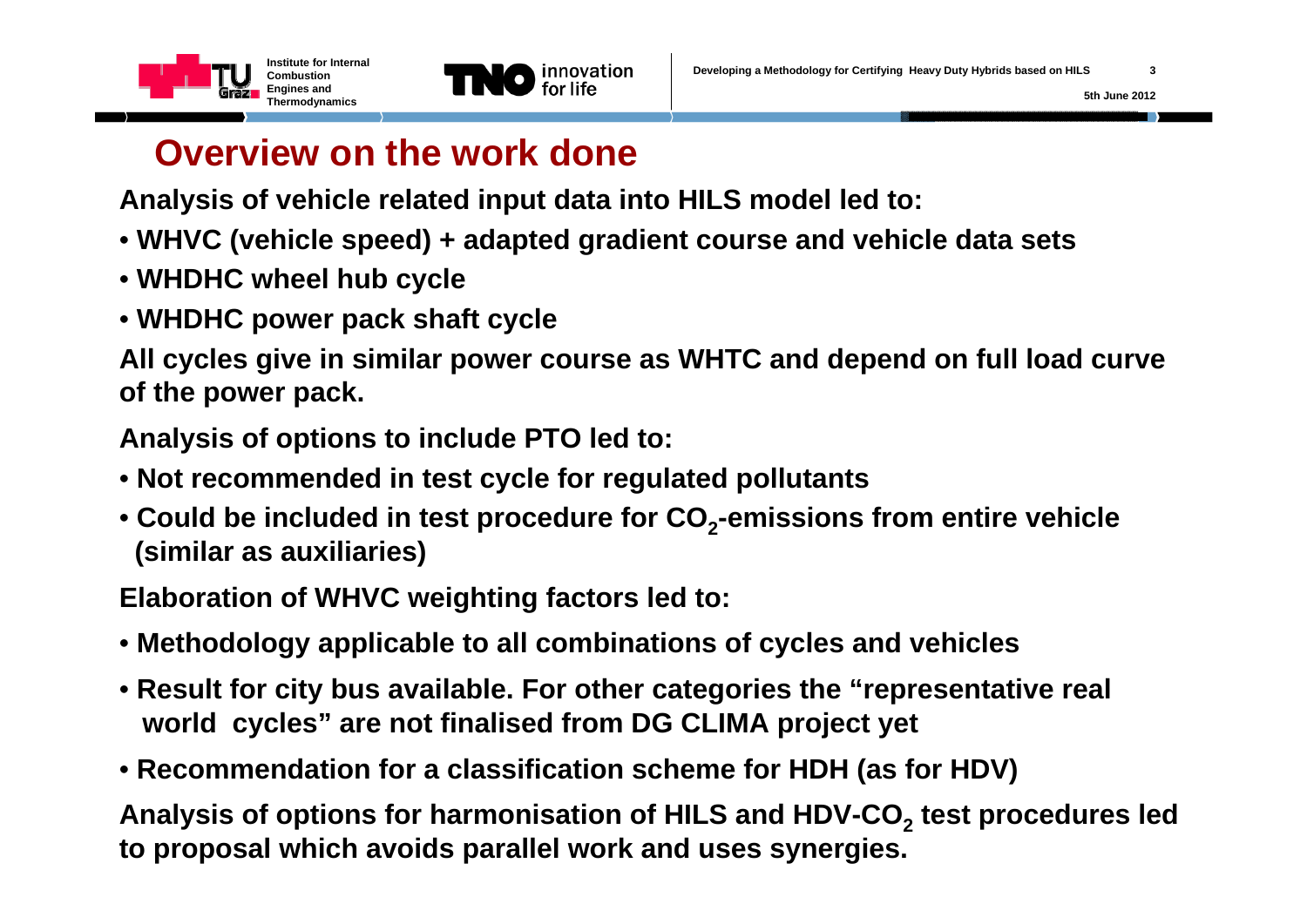

### **Vehicle related parameters & test cycle analysis**



**WHDC = reference for typical load distributions for HDV driving**

#### **HILS) for hybrid vehicle converts vehicle speed cycle into power/rpm cycles**

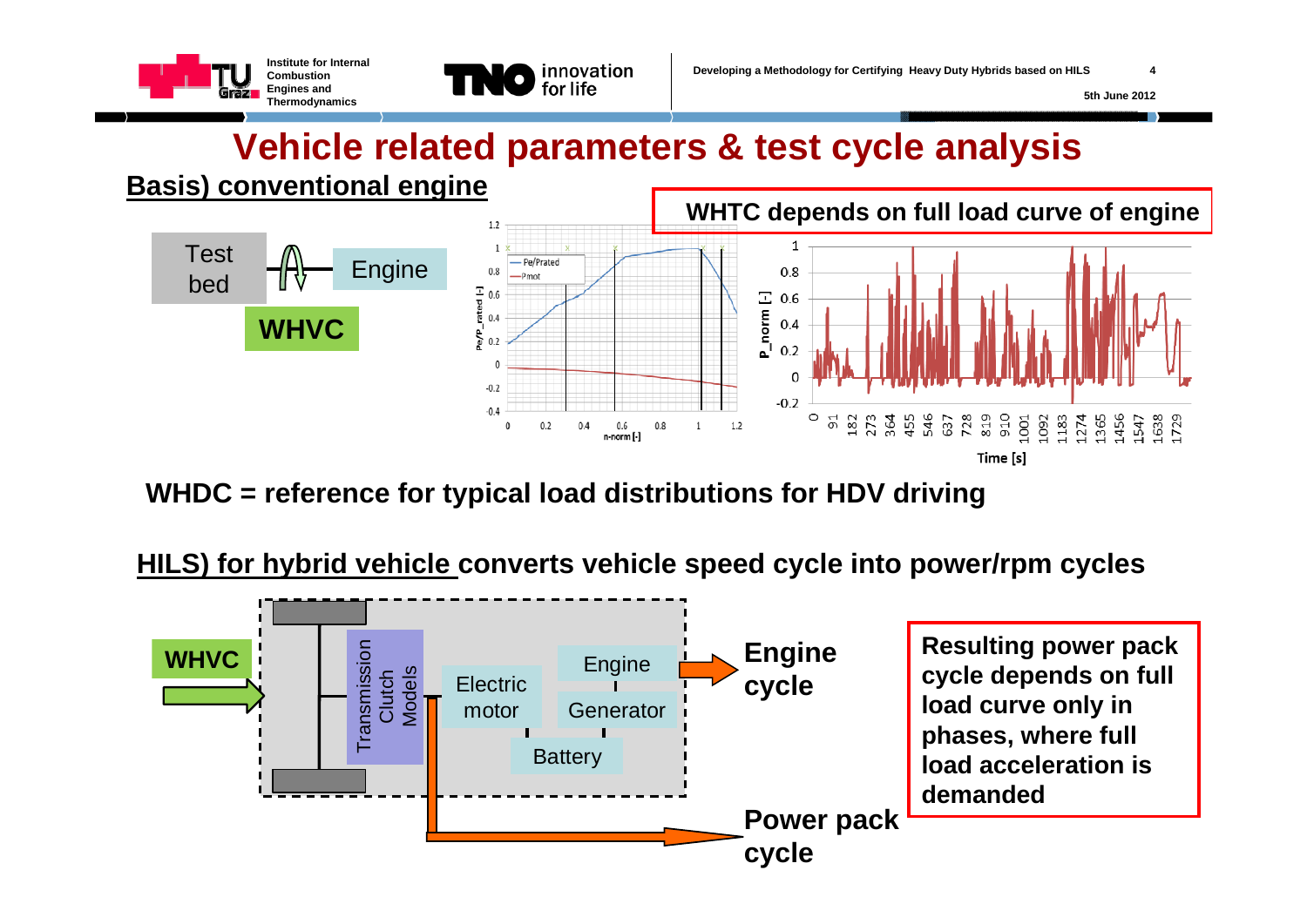



### **Vehicle related parameters & analysis of test cycles**

**Approaches followed to test options:**

•**Simulation runs with model PHEM from TUG (vehicle longitudinal dynamics + interpolations from engine maps) for 25 different HDV**

•**Analysis of on board measurements on hybrid buses and standard buses in the cities of Vienna and Graz.**

**Conclusions:**

**1) Simple vehicle speed cycle has high risk not to cover operating points in a**  representative way  $\bm{\rightarrow}$  recommended to relate test cycle to engine full load



**WHTC fit load points to any full load curve**

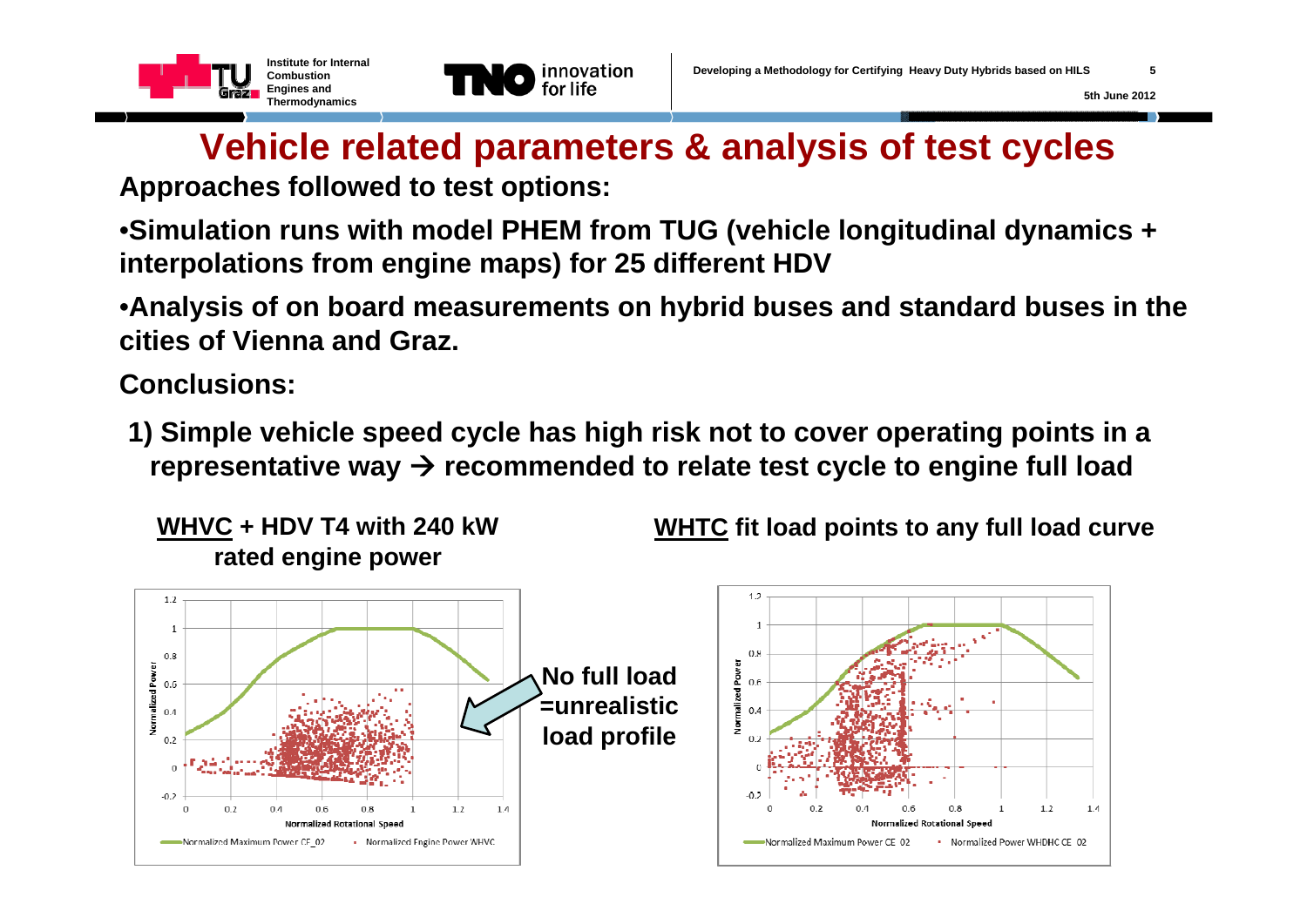



**Conclusions test cycle & vehicle parameters (2)**

**2) To obtain full load phases for all power packs several acceleration phases in the WHVC would need to be replaced by target speeds or gradients WHTC is used as target power course (recommended)**

**3) WHTC would underestimate brake energy recuperation for HDH since it includes engine motoring brake only** 

**4) Brake energy recuperation from HDH is determined by negative power (braking) in the cycle. Normalised negative power does not depend on shape of engine full load curve but on vehicle size.** 

**5) Rated engine power is related to vehicle size. Thus it is recommended to normalise negative power to rated engine power to have the entire test cycle**   $\begin{array}{rcl} \textsf{independent of the vehicle.} \end{array} \hspace{0.25in} \fbox{$\mathsf{P}_{\sf-neg\_norm}$ = $ \mathsf{P}_{\sf-neg\_norm} $ \textsf{avg} $ }^\star \; \mathsf{P}_{\sf rated}\textsf{-factor} \end{array}$ 

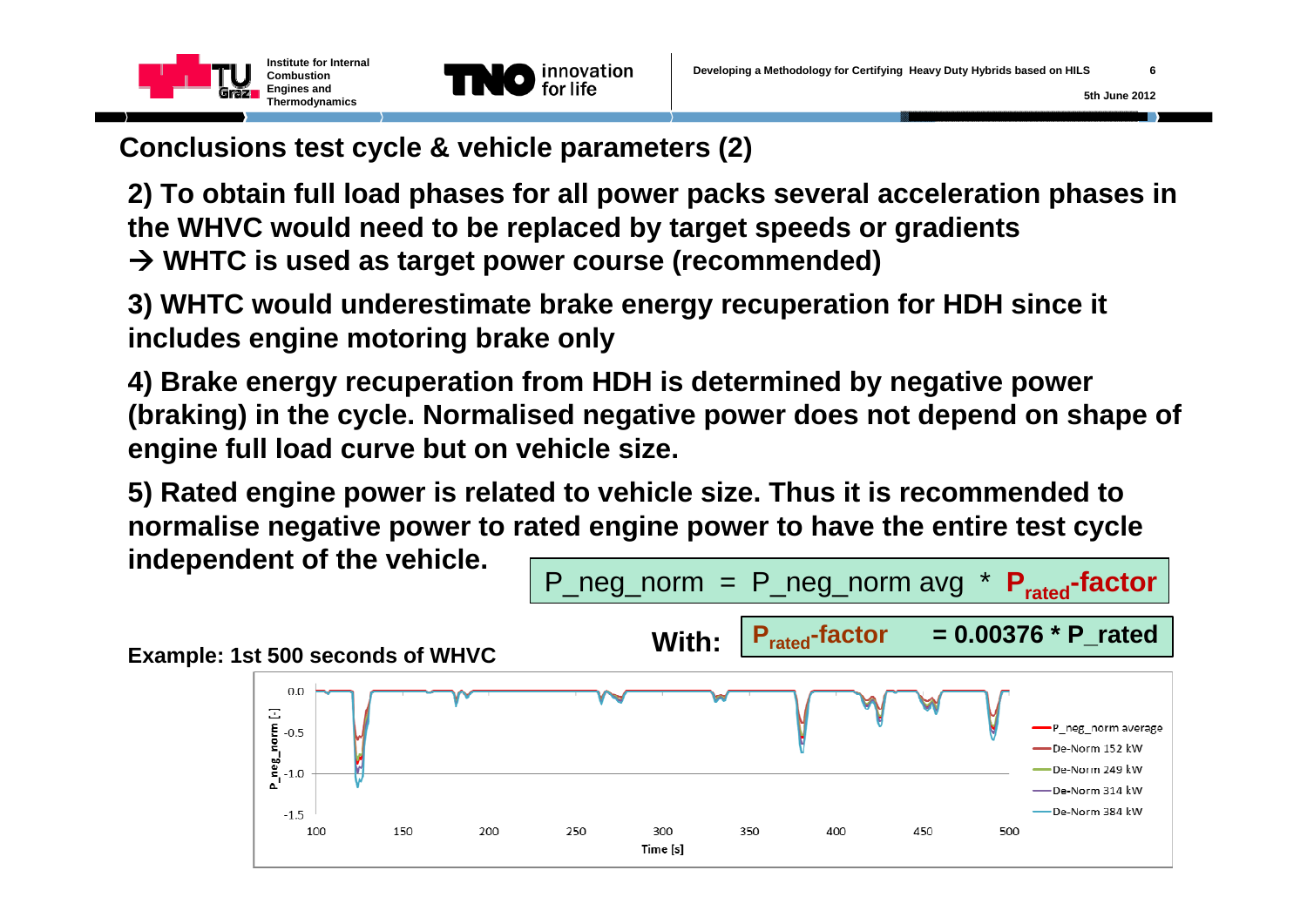



### **Vehicle related parameters & analysis of test cycles**

**From these results a set of three World Heavy Duty Hybrid Cycles (WHDHC) were elaborated:**

- **A) WHTC + normalised braking power = WHDHC at power pack shaft**
- **B) WHDHC at power pack shaft + losses in transmission =WHDHC at wheel hub**
- **C) WHVC with adapted vehicle mass, rolling resistance, Cd\*A and road gradient = WHDHC for the vehicle**

**All cycles are calculated automatically as function of the full load curve of the power pack.** 

**Excel Tool can be distributed.** 

**(together with final report to provide necessary background information?)**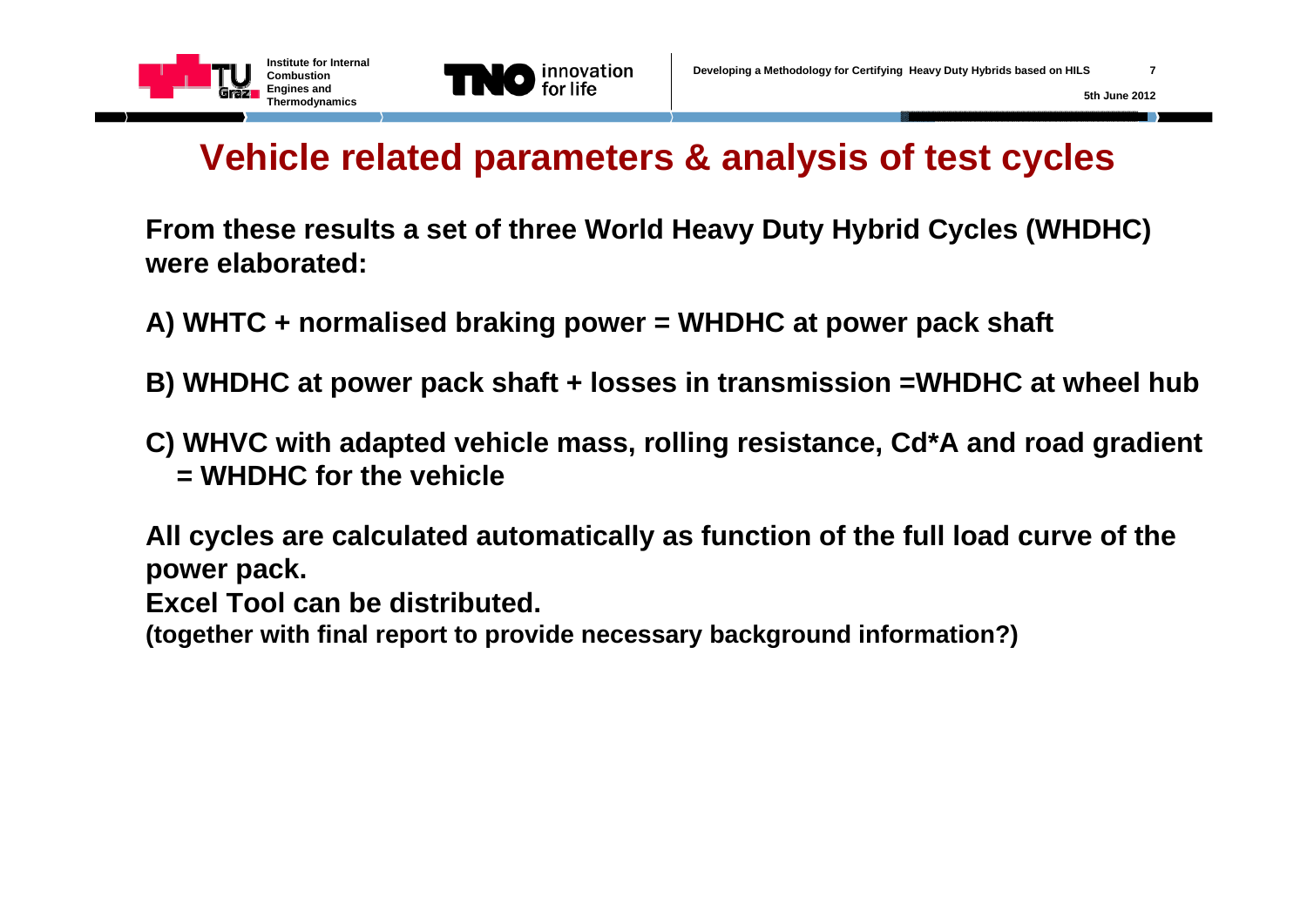



### **Options for HDH test cycles** Example for simple serial hybrid

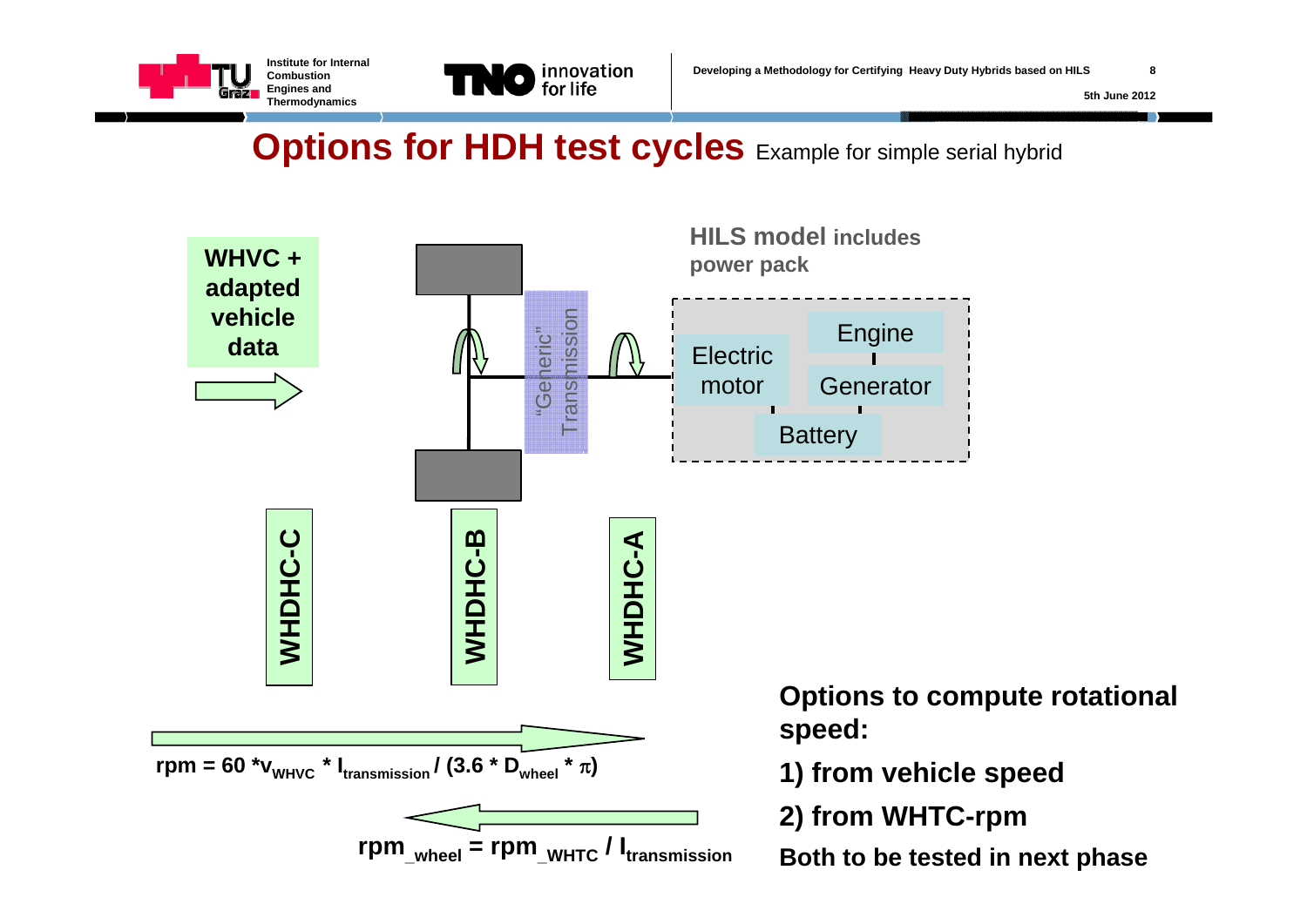



 $\overline{K}$ 

 $0.00$ 

 $0.00$ 

 $0.00$ 

 $0.00$ 

 $0.00$ 

 $0.00$ 

 $0.00$ 

4.96

29.62

 $1.72$ 

1.09

1.91

12.26

 $10.31$ 

17.23

21.18

#### **Excel tool available to test the approach**

| Microsoft Excel - Denorm_WHDHC_norm.xlsm |                                         |           |          |   |                                              |        |      |          |                                           |
|------------------------------------------|-----------------------------------------|-----------|----------|---|----------------------------------------------|--------|------|----------|-------------------------------------------|
|                                          | A                                       | B         | C        | D | E                                            | F      | G    | H        |                                           |
| 1                                        | P rated [kW]:                           | 240       |          |   |                                              |        |      |          |                                           |
| $\overline{2}$                           | n rated ${\rm [min^{-1}]}$ :            | 1900      |          |   | <b>Generate WHDHC</b><br>from Full load data |        |      |          |                                           |
| 3                                        | $n \omega$ idling [min <sup>-1</sup> ]: | 600       |          |   |                                              |        |      |          |                                           |
| 4                                        |                                         |           |          |   |                                              |        |      |          |                                           |
| 5                                        | n norm                                  | Pe/Prated | Pe/Pmot  |   | $n$ [min <sup>-1</sup> ]                     |        |      |          | P max [W] T_max [Nm] P_mot [W] T_mot [Nm] |
| 6                                        | 0.000                                   | 0.178     | $-0.025$ |   | 600                                          | 42713  | 680  | $-6000$  | $-95$                                     |
| $\overline{7}$                           | 0.050                                   | 0.236     | $-0.028$ |   | 665                                          | 56574  | 812  | $-6600$  | $-95$                                     |
| 8                                        | 0.100                                   | 0.302     | $-0.030$ |   | 730                                          | 72526  | 949  | $-7239$  | $-95$                                     |
| 9                                        | 0.150                                   | 0.367     | $-0.033$ |   | 795                                          | 87983  | 1057 | $-7923$  | $-95$                                     |
| 10                                       | 0.200                                   | 0.428     | $-0.036$ |   | 860                                          | 102729 | 1141 | $-8684$  | $-96$                                     |
| 11                                       | 0.250                                   | 0.501     | $-0.040$ |   | 925                                          | 120231 | 1241 | $-9489$  | $-98$                                     |
| 12                                       | 0.385                                   | 0.604     | $-0.051$ |   | 1100                                         | 144906 | 1258 | $-12168$ | $-106$                                    |
| 13                                       | 0.615                                   | 0.928     | $-0.076$ |   | 1400                                         | 222792 | 1520 | $-18318$ | $-125$                                    |
| 14                                       | 0.865                                   | 0.990     | $-0.117$ |   | 1725                                         | 237600 | 1315 | $-28135$ | $-156$                                    |
| 15                                       | 1.000                                   | 1.000     | $-0.142$ |   | 1900                                         | 240000 | 1206 | $-34080$ | $-171$                                    |
| 16                                       | 1.050                                   | 0.904     | $-0.154$ |   | 1965                                         | 216877 | 1054 | $-36840$ | $-179$                                    |
| 17                                       | 1.100                                   | 0.772     | $-0.165$ |   | 2030                                         | 185228 | 871  | $-39678$ | $-187$                                    |
| 18                                       | 1.150                                   | 0.627     | $-0.178$ |   | 2095                                         | 150463 | 686  | $-42606$ | $-194$                                    |
| 19                                       | 1.200                                   | 0.443     | $-0.190$ |   | 2160                                         | 106356 | 470  | $-45600$ | $-202$                                    |
| 20                                       |                                         |           |          |   |                                              |        |      |          |                                           |

#### **Button: Start calculation of WHDHC**

#### **Green cells: Input data from full load curve**

#### **Red cells: absolute values for full load (calculated)**

 $\,$  H

**Denormalized WHDHC** 

 $\mathsf{G}$ 

 $\mathbf{r}$ 

|                                  | time [s] | $n$ [min <sup>-1</sup> ] |      | T[Nm]        | P_neg [kW] P [kW] |  |
|----------------------------------|----------|--------------------------|------|--------------|-------------------|--|
|                                  |          | $\Omega$                 | 600  | $\mathbf{0}$ | 0.00              |  |
|                                  |          |                          | 600  | $\bf{0}$     | 0.00              |  |
|                                  |          |                          | 600  | $\mathbf{0}$ | 0.00              |  |
|                                  |          |                          | 600  | $\mathbf{0}$ | 0.00              |  |
|                                  |          |                          | 600  | $\mathbf 0$  | 0.00              |  |
|                                  |          |                          | 600  | $\mathbf 0$  | 0.00              |  |
|                                  |          |                          | 600  | $\mathbf{0}$ | 0.00              |  |
|                                  |          |                          | 623  | 80           | 0.00              |  |
|                                  |          |                          | 841  | 354          | 0.00              |  |
| <b>Results: Second by second</b> |          | 9                        | 1018 | 17           | 0.00              |  |
|                                  |          | 10                       | 1097 | 10           | 0.00              |  |
| data for WHDHC                   |          | 11                       | 1130 | 17           | 0.00              |  |
|                                  |          | 12                       | 1152 | 107          | 0.00              |  |
|                                  |          | 13                       | 1165 | 89           | 0.00              |  |
|                                  |          | 14                       | 1178 | 147          | 0.00              |  |
|                                  |          | 15                       | 1203 | 177          | 0.00              |  |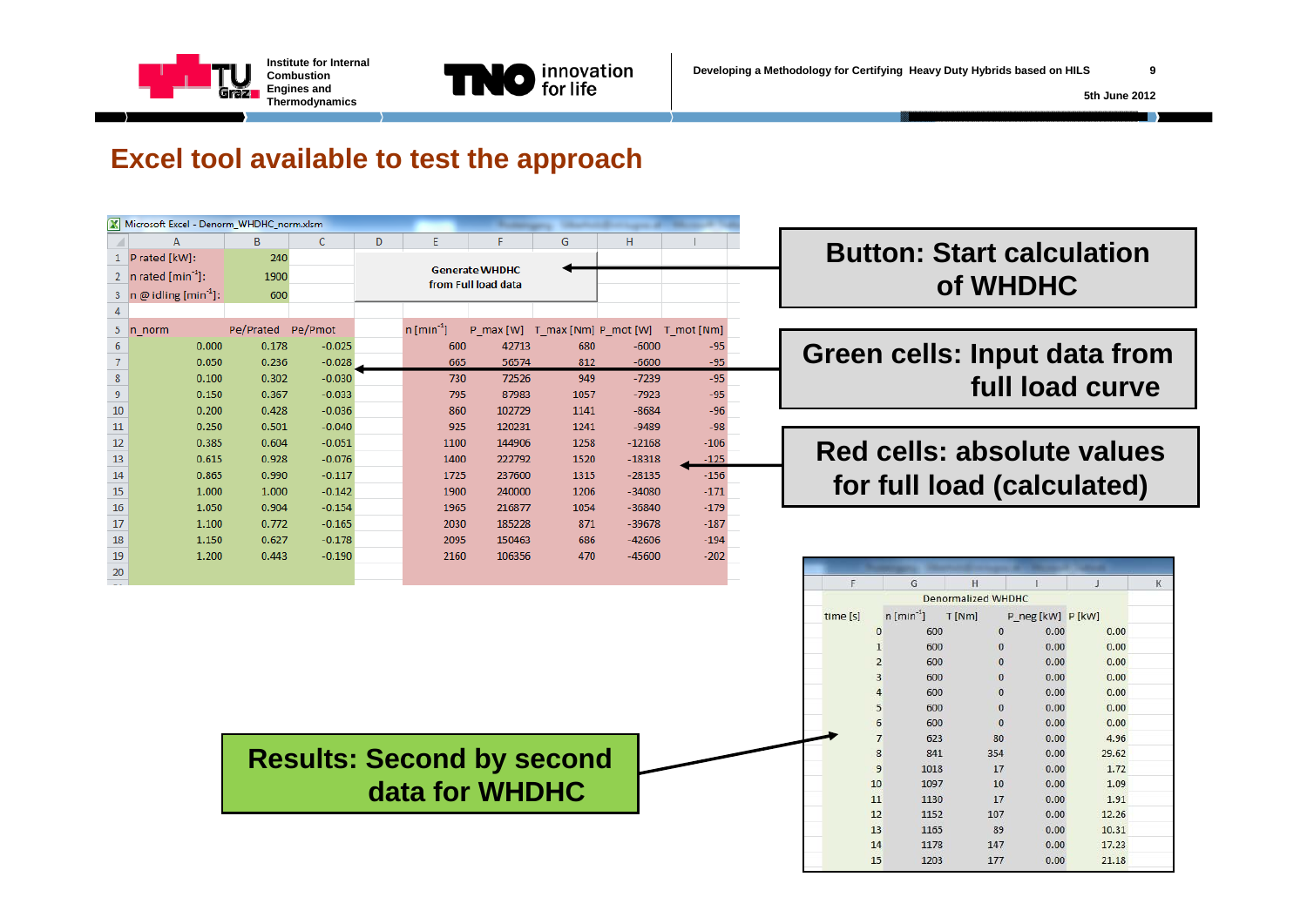



### **Summary of +/– for HDH test cycle options**

| <b>Option</b>                                       | <b>Advantage</b>                                                                                 | <b>Disadvantage</b>                                                                                                                                                                                                       |  |  |
|-----------------------------------------------------|--------------------------------------------------------------------------------------------------|---------------------------------------------------------------------------------------------------------------------------------------------------------------------------------------------------------------------------|--|--|
| A) WHVC<br>+vehicle<br>data                         | *Similar to existing Japanese<br>tool                                                            | *Velocity cycle + vehicle data can<br>result in unrealistic load cycles for<br>power pack (no full load phases or<br>higher power demand than full load)<br>*Different load cycle than for<br>conventional engines (WHTC) |  |  |
| B1) Power at<br>wheel hub                           | *Similar load cycle than for<br>conventional engines                                             | *Generic or vehicle specific gear box<br>to be included in model. Very<br>complex for automatic gear boxes!<br>*Application of generic gear box may<br>lead to unrealistic load cycles?                                   |  |  |
| B <sub>2</sub> ) Power at<br>power<br>pack<br>shaft | *Same load cycle than for<br>conventional engines<br>*No simulation of<br>transmission necessary | *Combination of torque and rpm may<br>be unrealistic for some HDH<br>(same problem for A) and B1 if generic<br>gear box is used).                                                                                         |  |  |
| <b>B1)</b> and <b>B2</b> )                          |                                                                                                  | <u>*Not applicable</u> , if electric motor and<br>ICE drive different axles.<br>*Japanese tool needs to be adapted                                                                                                        |  |  |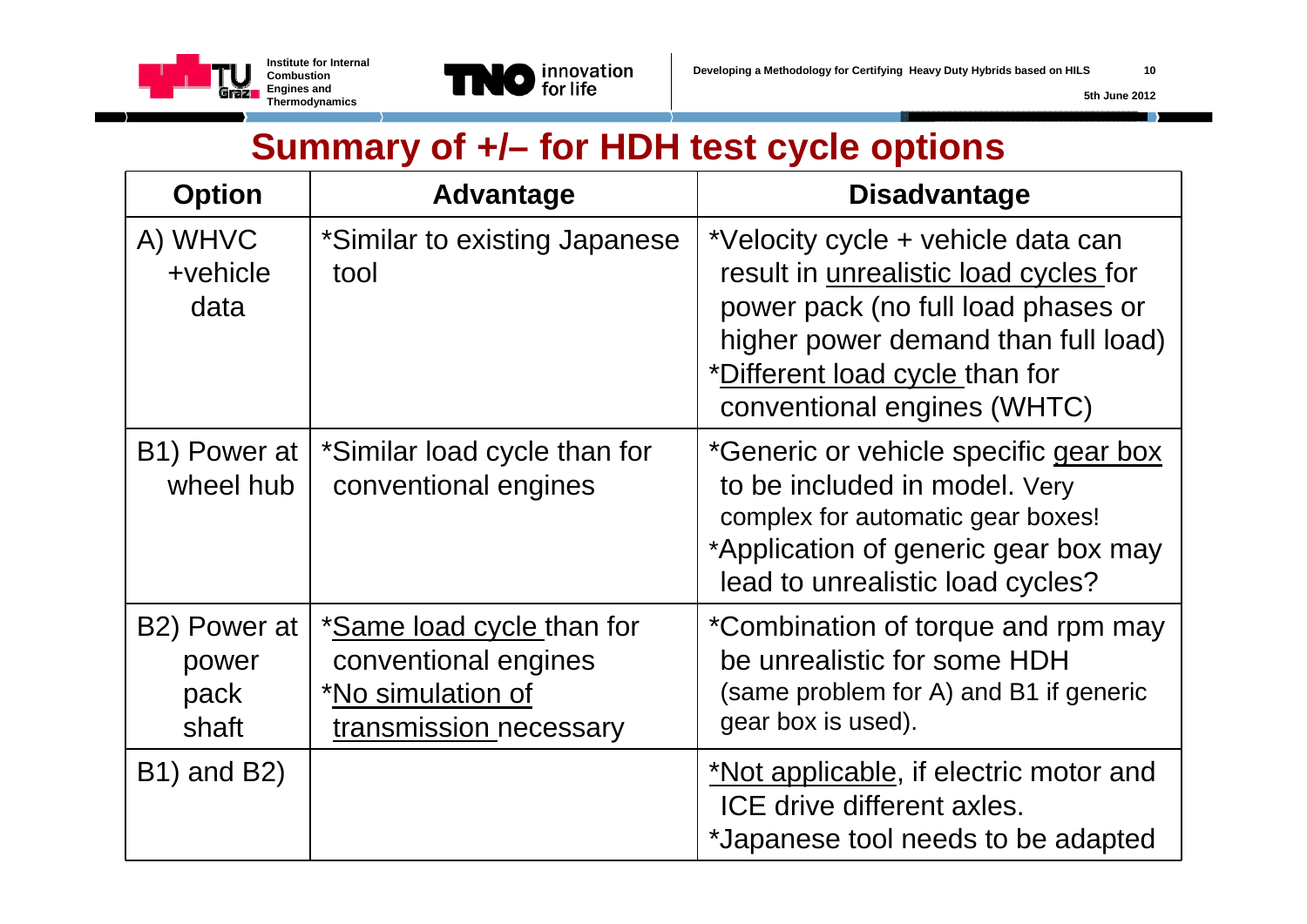

### **Open tasks for next project phase: vehicle related work**

- •**Define method to set up full load curve for hybrid power pack**
- •**Discussions with experts from OEMs**
- •**Implement driver model for WHDHC versions A and B in HILS**
- **Simulations in HILS with WHDHC-A, -B and -C** 
	- **\* with generic HDH-ECU as software**
	- **\* later with real ECU**
- **Compare resulting engine load cycles with load cycle of real HDH**
- $\bullet$  **Analyse if all versions can be used in parallel (allow to select version according to HDH architecture and eventual alternative test methods, e.g. power pack test bed?)**
- $\bullet$ **Analyse which option to compute rotational speed signals is more realistic**
- $\bullet$ **Analyse demands for simulation of gear box in HILS for rpm-version 1)**
- $\bullet$ **Decide on version to compute rpm course**
- •**Recommend version(s) of WHDHC**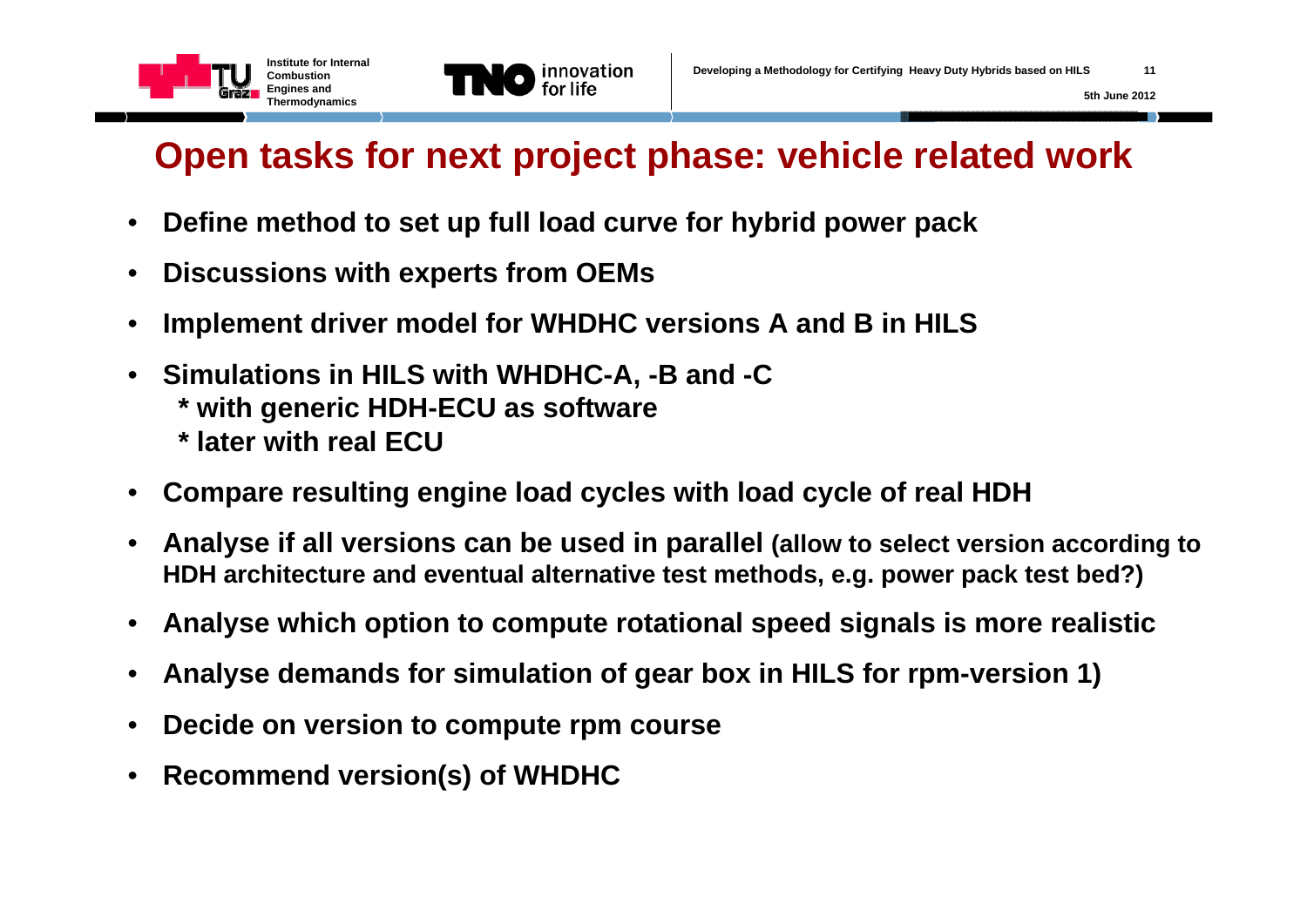



### **Option for harmonisation of test procedures**



**Engine load cycle: Depends on full load curve Independent of vehicle** 

**Engine load cycle: Depends on full load curve Independent of vehicle** 

**Engine load cycle: Vehicle dependent and full load curve dependent**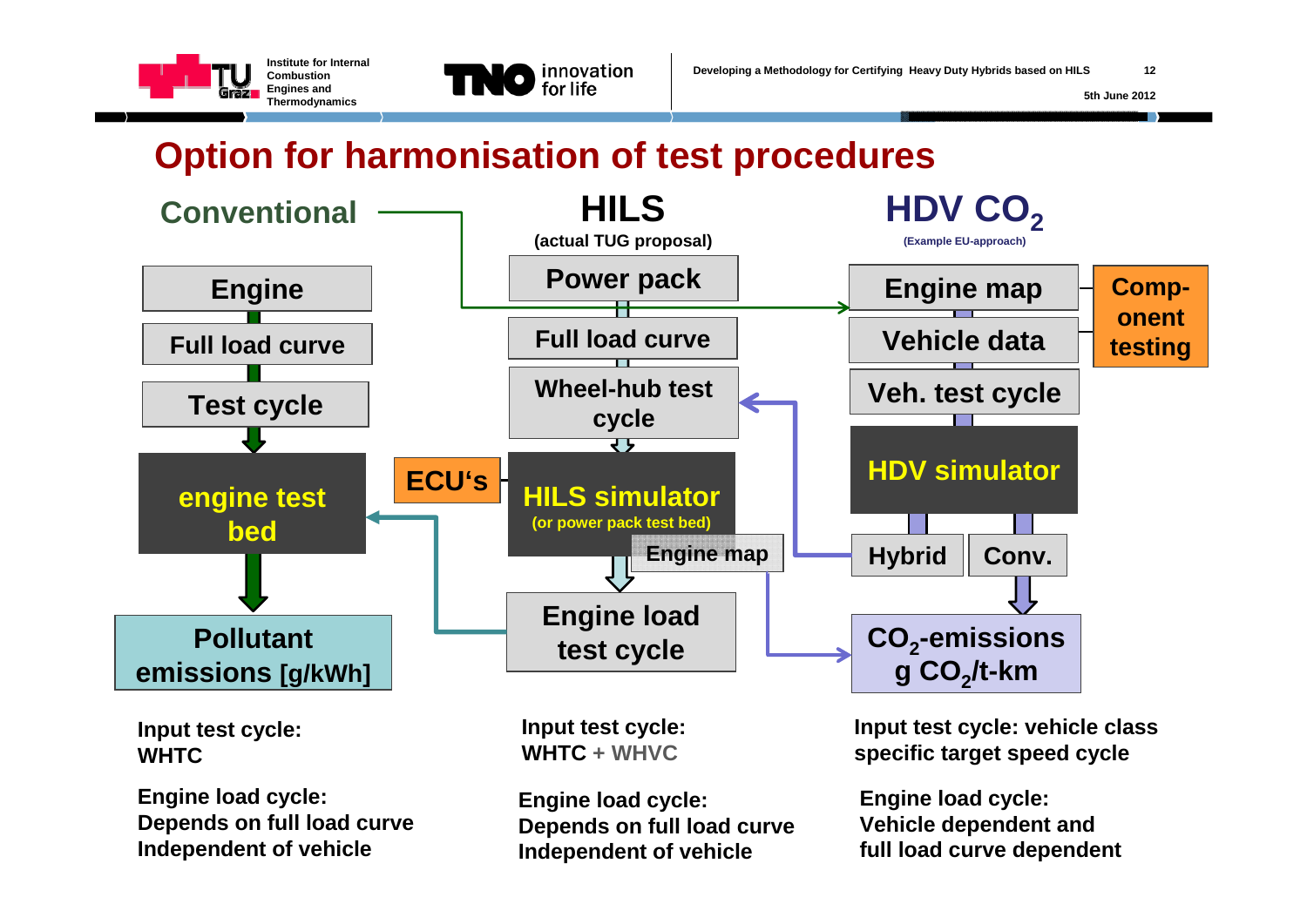



### **Options to include PTO in the test procedure**

### **For regulated pollutants:**

**Neglect PTO and auxiliaries in HILS application comparable to WHTC test for conventional engines**  $\rightarrow$  auxiliaries necessary to drive engine are already considered at engine test bed tests

### **For CO 2 test procedure:**

### **Option A): simulation based**

•**Create interfaces for mechanical power demand (shaft), for hydraulic power demand (accumulator) and for electric power demand (battery or alternator)**

•**Define load cycles for relevant PTOs and auxiliaries: Garbage trucks (compression work); City bus (air conditioning system); Municipal utility (road sweepers); Construction (work of a crane); Others?**

**Run HILS model in simulation loop for CO 2 with additional PTO power demand**

**Same PTO load cycles have then to be used for conventional HDV and same model set up for PTOs have to be implemented in the HDV-CO 2 simulator!**

 $\rightarrow$ Coordination with CO<sub>2</sub> test procedure essential

**TUG has set up tool to calculate AC mechanical power (compressor) and electrical power (blower) as function of ambient conditions (see 9th HDH meeting)**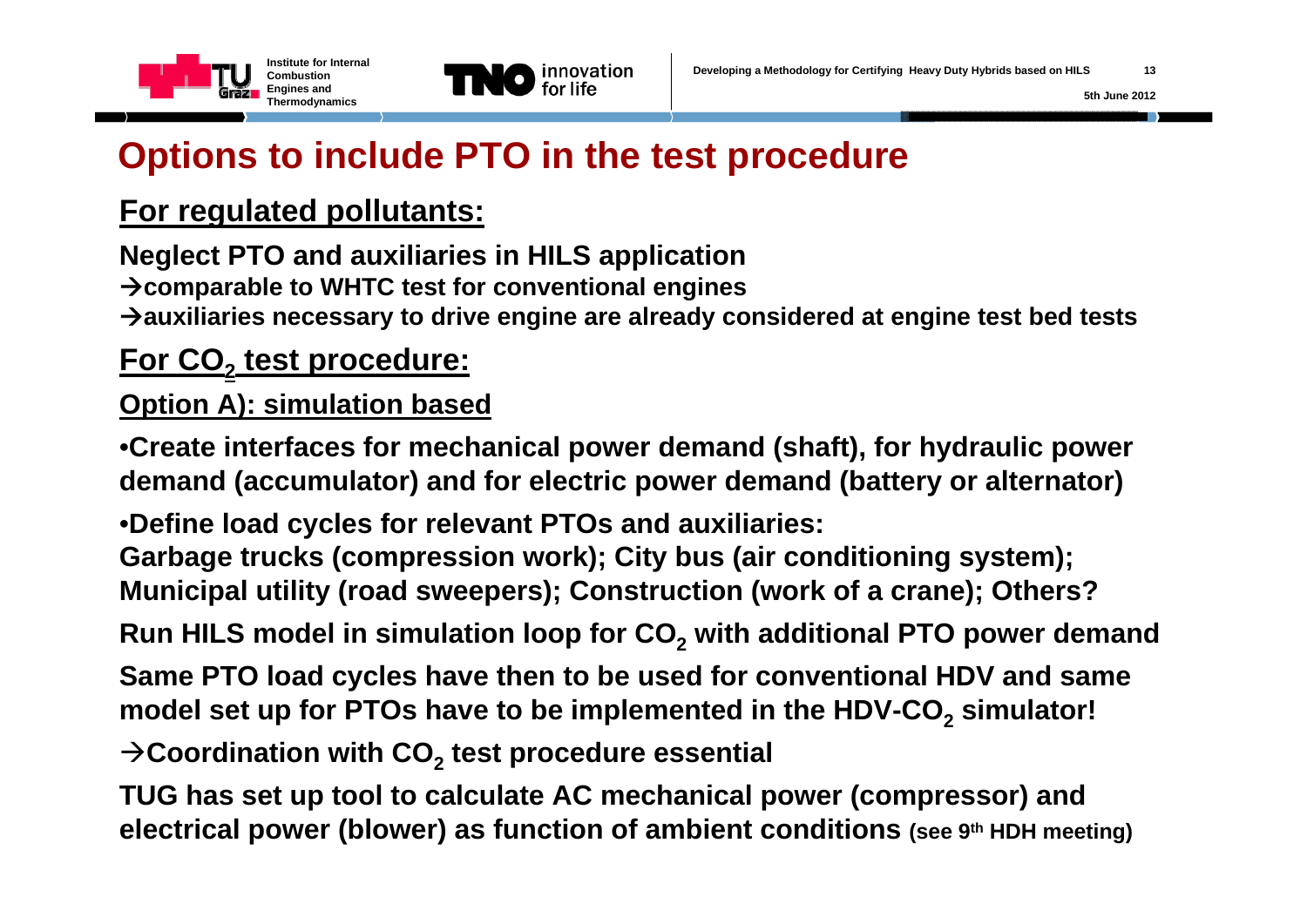

### **First validation of AC simulation tool**

#### **Measurements on a Hybrid City Bus in the City of Graz in March 2012**

| T-ambient :           | 19 $^{\circ}$ C to 23 $^{\circ}$ C |  |  |
|-----------------------|------------------------------------|--|--|
| T-cabin:              | 21 $\degree$ C to 25 $\degree$ C   |  |  |
| RH:                   | 40% to 73%                         |  |  |
| <b>Sun Radiation:</b> | 360 to 730 W/m <sup>2</sup>        |  |  |

#### **Measurement + Validation**





**Simulation at different ambient conditions(20 passengers in the bus)**

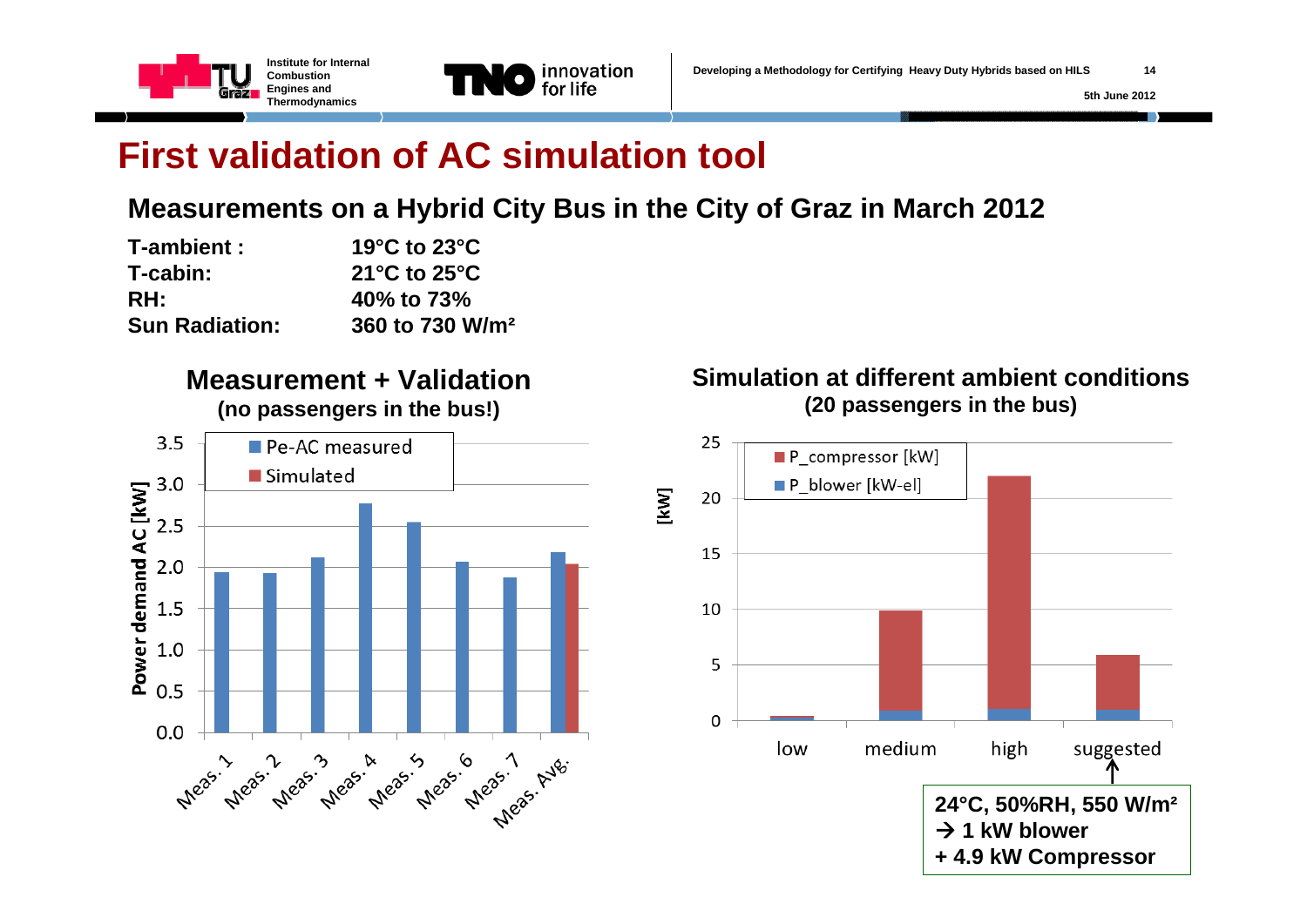



### **Options to include PTO in the test procedure**

**Option b)** 

**follow US EPA approach (measure PTO on HDH and on conventional HDV) Apply "PTO correction" to result for HDH if CO <sup>2</sup>-value for conventional vehicles is without PTO** 

**Example for option a) elaborated by TUG for a air conditioning load cycle of a city bus. Also a simplified method of a correction factor was developed (presented in 9th HDH meeting in Tokyo)**

**Experience with option b) available from US EPA (?)**

#### **Open tasks for next project phase for PTO and auxiliaries**

**1)Coordinate with CO 2 test procedure for conventional vehicles** 

**2)Common decision include/not include PTO is advantageous. If included:**

**3)Define PTO and auxiliaries to be considered (per vehicle class)**

**4)Define PTO load cycles**

**5)Implement interfaces to mechanical, hydraulic and electric power in HILS**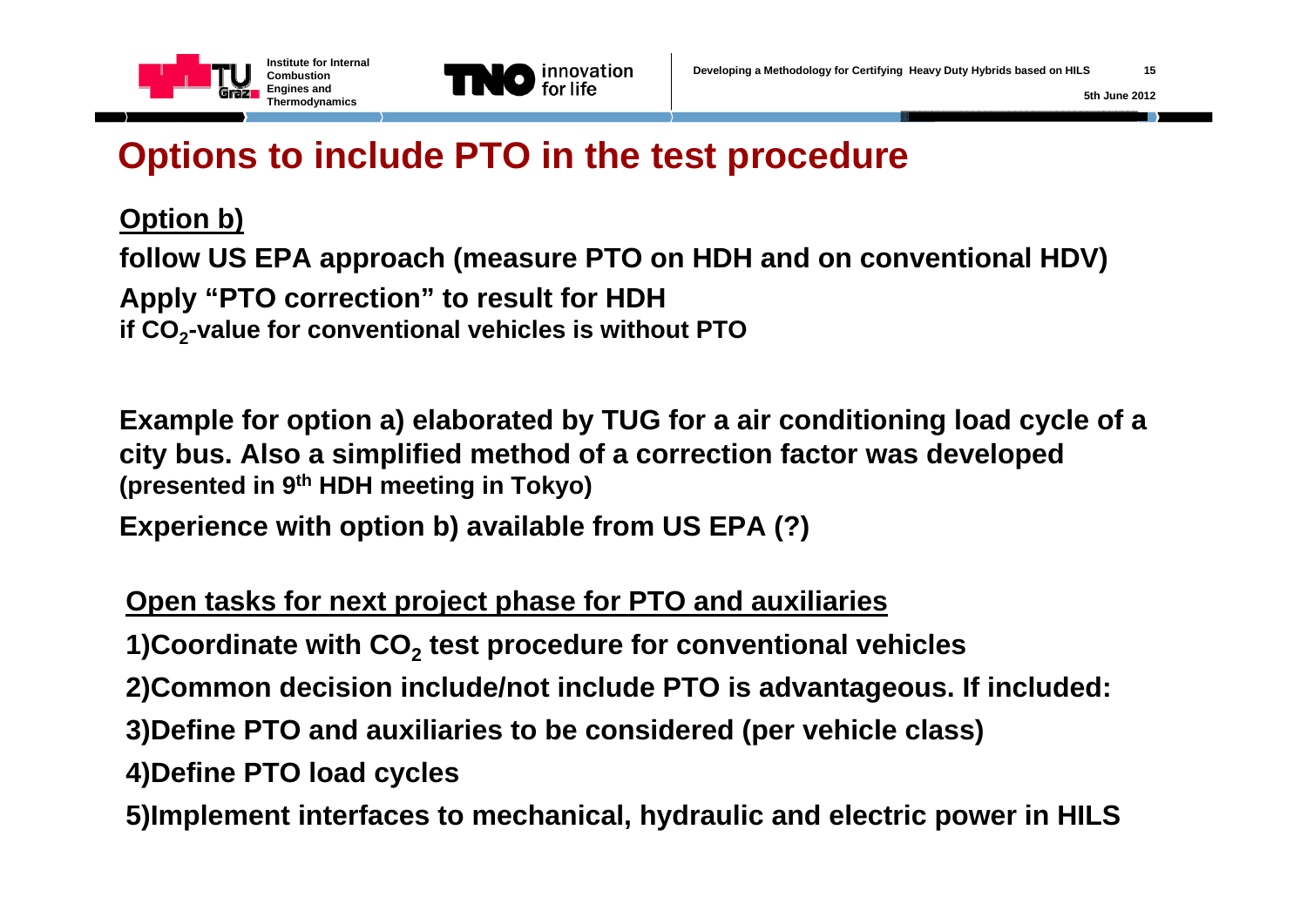



### **WHVC weighting factors**

**Weighting factors for different vehicle categories need several definitions and data:**

•**Definition of "vehicle classification"** (bus, coach, delivery, long haul,..)

•**Representative "real world" driving cycles for each class to compare with the WHVC**

**Corresponding work is performed in course of the development of an European CO 2 test procedure for HDV.**

**Final report: "Reduction and Testing of Greenhouse Gas Emissions from Heavy Duty Vehicles - LOT 2" next phase of project under preparation**

**Classes still may change before introduction!**

**Classification scheme was presented in 9th HDH meeting already**

| <b>HGV:</b>             | 17 classes     | 5 cycles                                                            |
|-------------------------|----------------|---------------------------------------------------------------------|
| <b>Bus &amp; Coach:</b> | 6 classes      | 3 cycle (sets)                                                      |
| Total                   | 23 HDV classes | 8 cycles                                                            |
|                         |                | $\vert \rightarrow 8$ sets of WHVC weighting factors to be produced |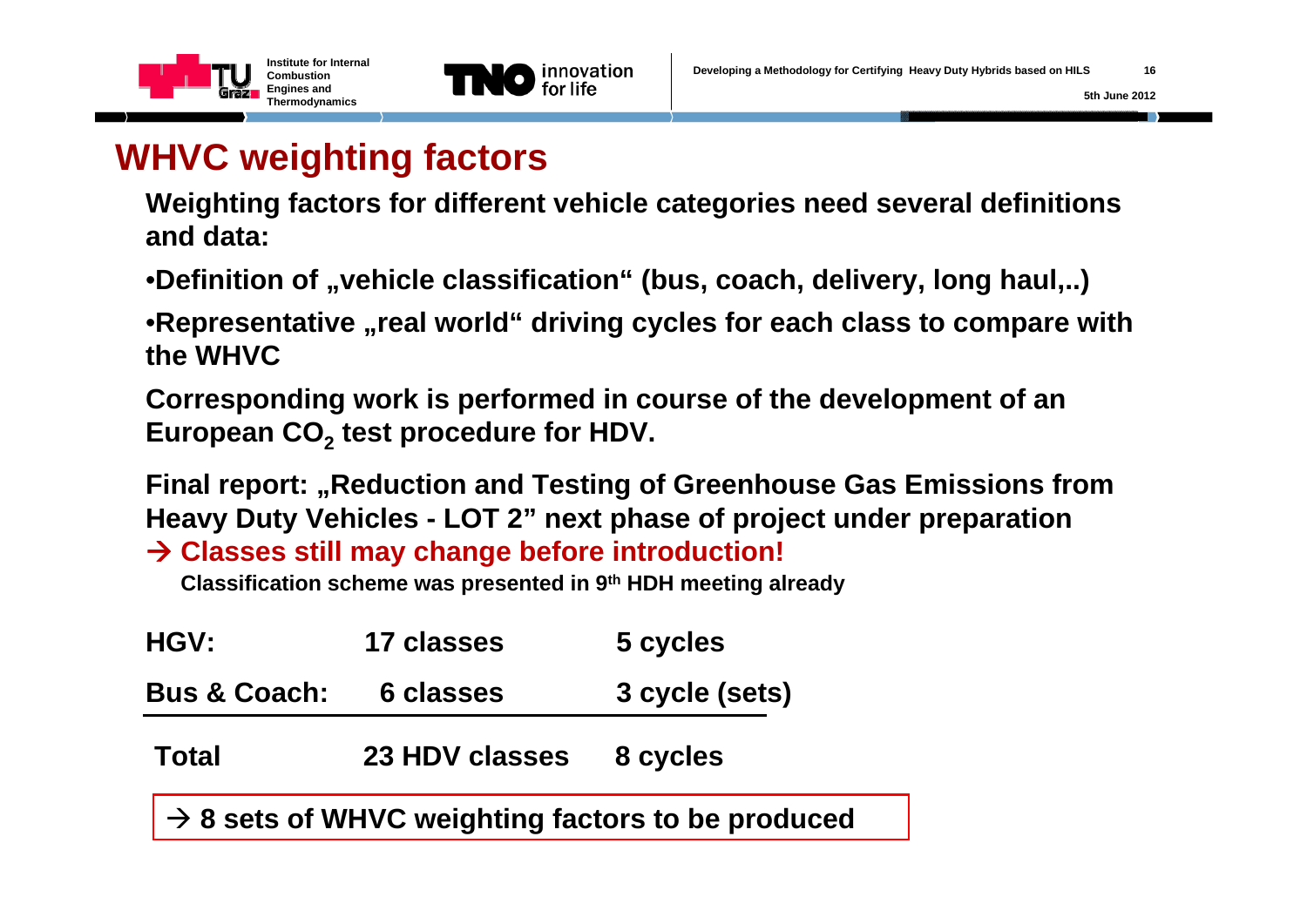

**Method to calculate WHVC weighting factors, example for city buses (1/2) (presented already in 9th HDH meeting in Tokyo)**

- $\bullet$ **Simulate kinematic parameters for the WHVC-sub-cycles (Urban, Road Motorway)**
- •**Simulate kinematic parameters for "representative" HDV CO 2 test cycles**
- •**Calculate the weighting factors (WF) by following equations:**
- **1) WFWHVC-Urban + WFWHVC-Road + WFWHVC-Motorway = 1.0**
- **2) Deviation of kinematic parameters between weighted WHVC and representative cycle is minimum**



**3) Maximum deviation for single kinematic parameters is in tolerance range**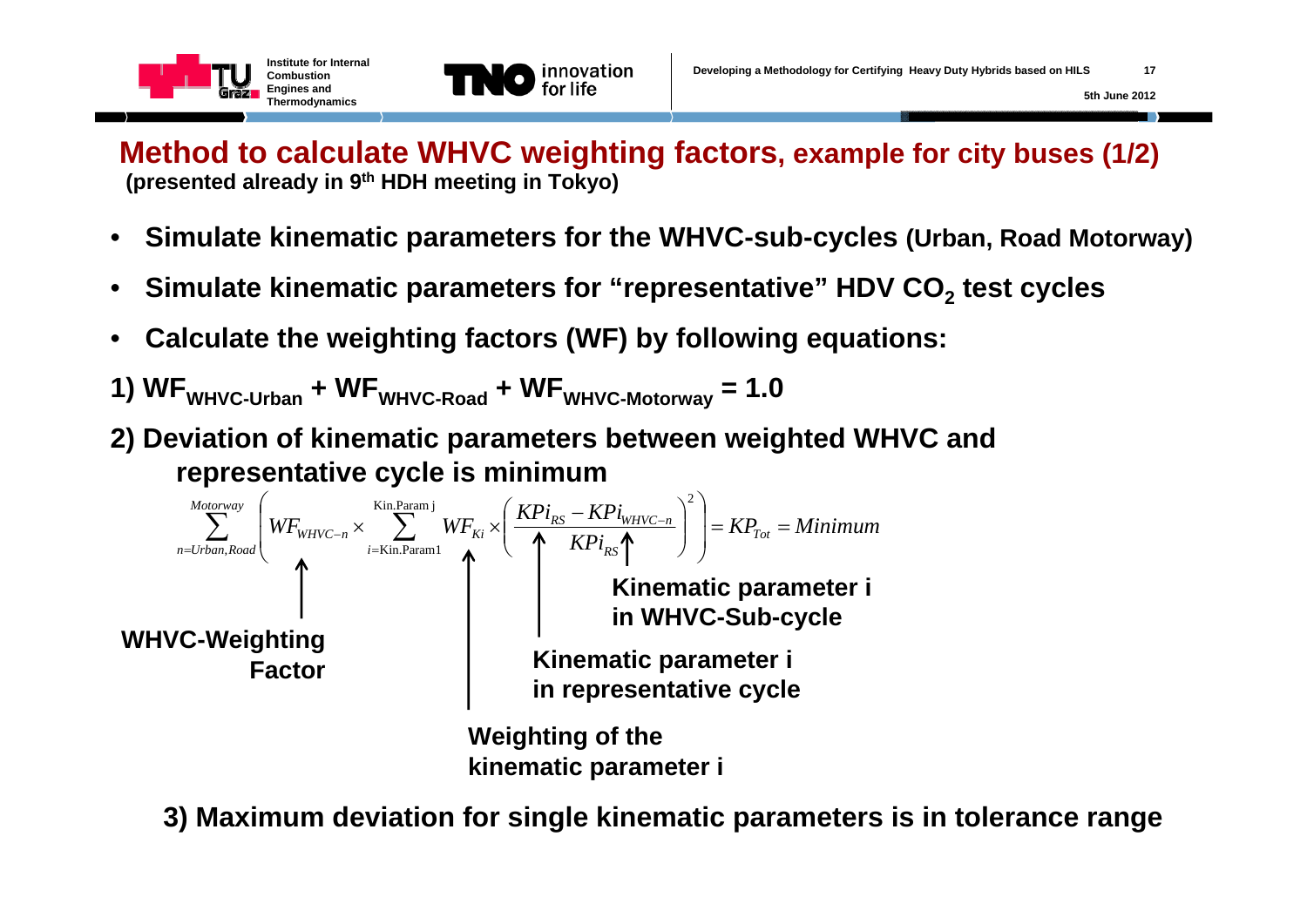

### **Method to calculate WHVC weighting factors, example for city buses (2/2)**

### **Kinematic parameters calculated for WHVC and for HDV-CO 2 city bus cycle for a generic EURO VI, 2-axle city bus**

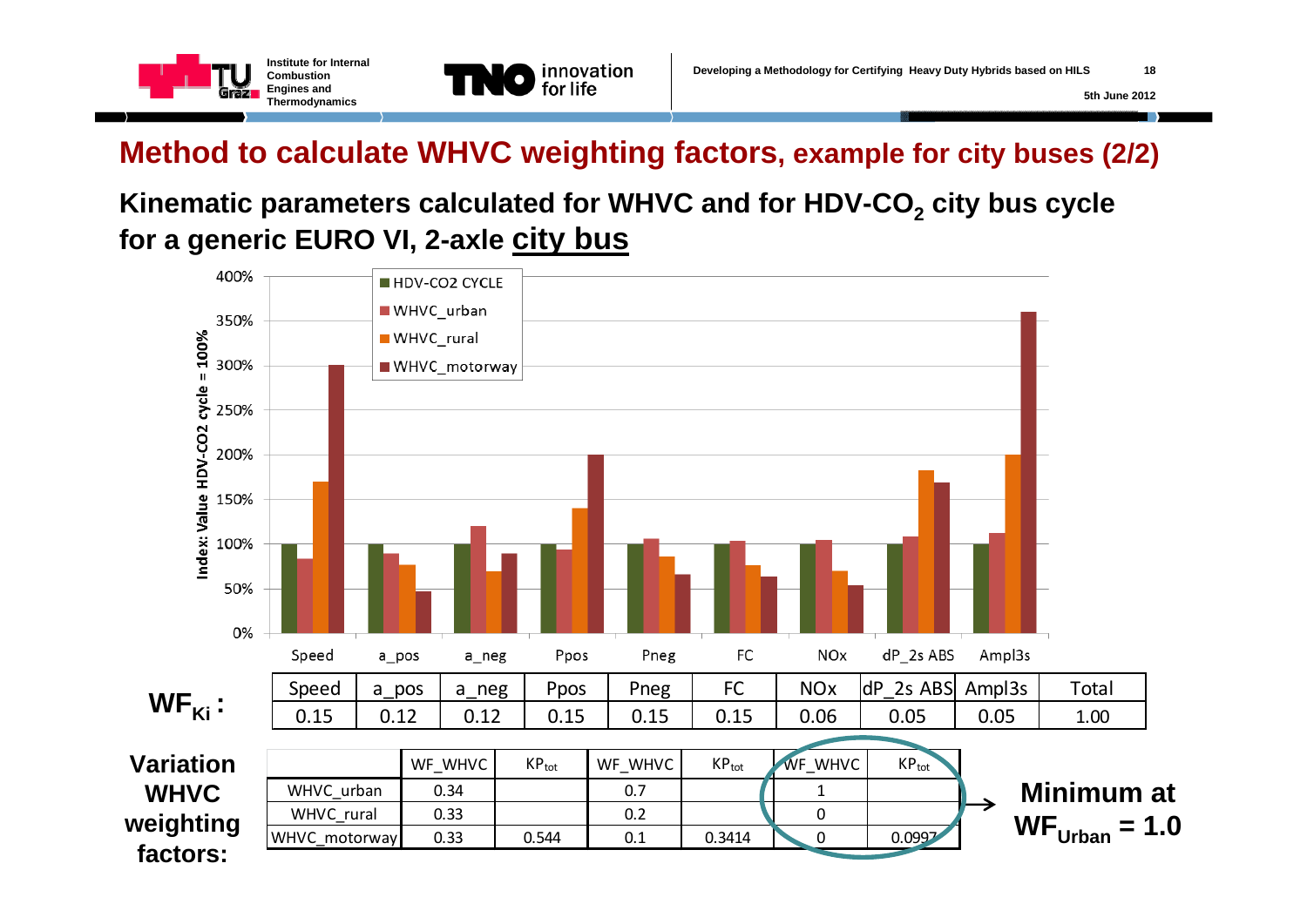



### **Next steps for WHVC weighting factors**

- •**HDV CO 2 test cycles still under development**
- $\bullet$  **As soon as the cycles are available, the method described before will be applied to calculate the corresponding weighting factors for each HDV class**
- **This work is included in the actual project and should be finalised until end of 2012 (cycles from HDV-CO 2 project not to be expected before end 2012)**
- **Description of method in final report from TUG until June 2012**
- **Report with results for all classes provided by TUG later without additional budget demand**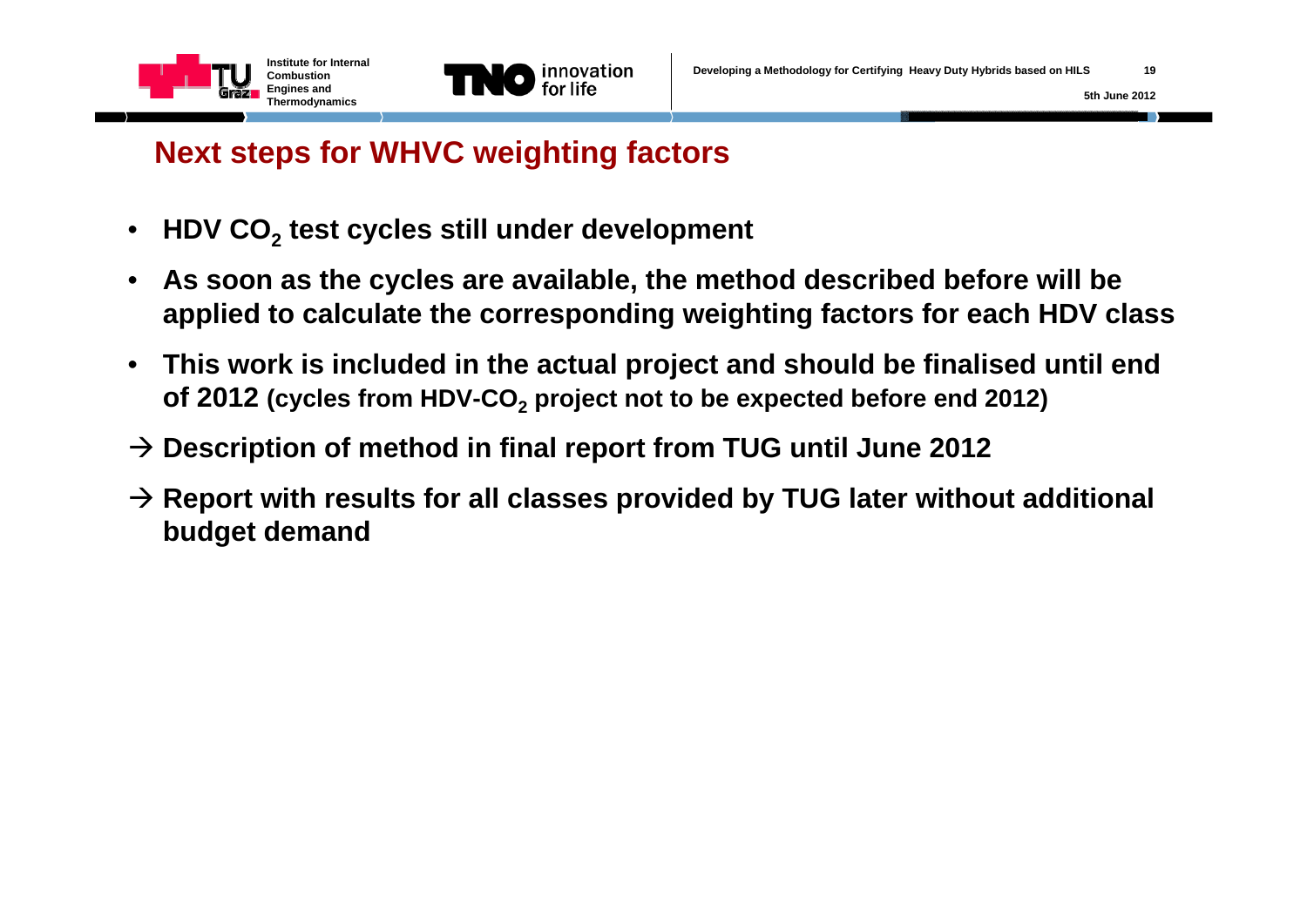



#### **Summary to work performed**

- **Test cycles + vehicle related parameters finalised. The three versions shall be tested in HILS model in phase 2**
- • **Method for WHVC weighting factors finalised. Weighting factors will be computed, as soon as the "representative" CO 2 test cycles are available.**
- $\bullet$  **It is suggested not to include PTO loads into the proposed HILS method for test cycle development for the regulated emissions**
- $\bullet$  **Options how to consider PTO in CO 2 related test procedure are presented. All options would need further work.**